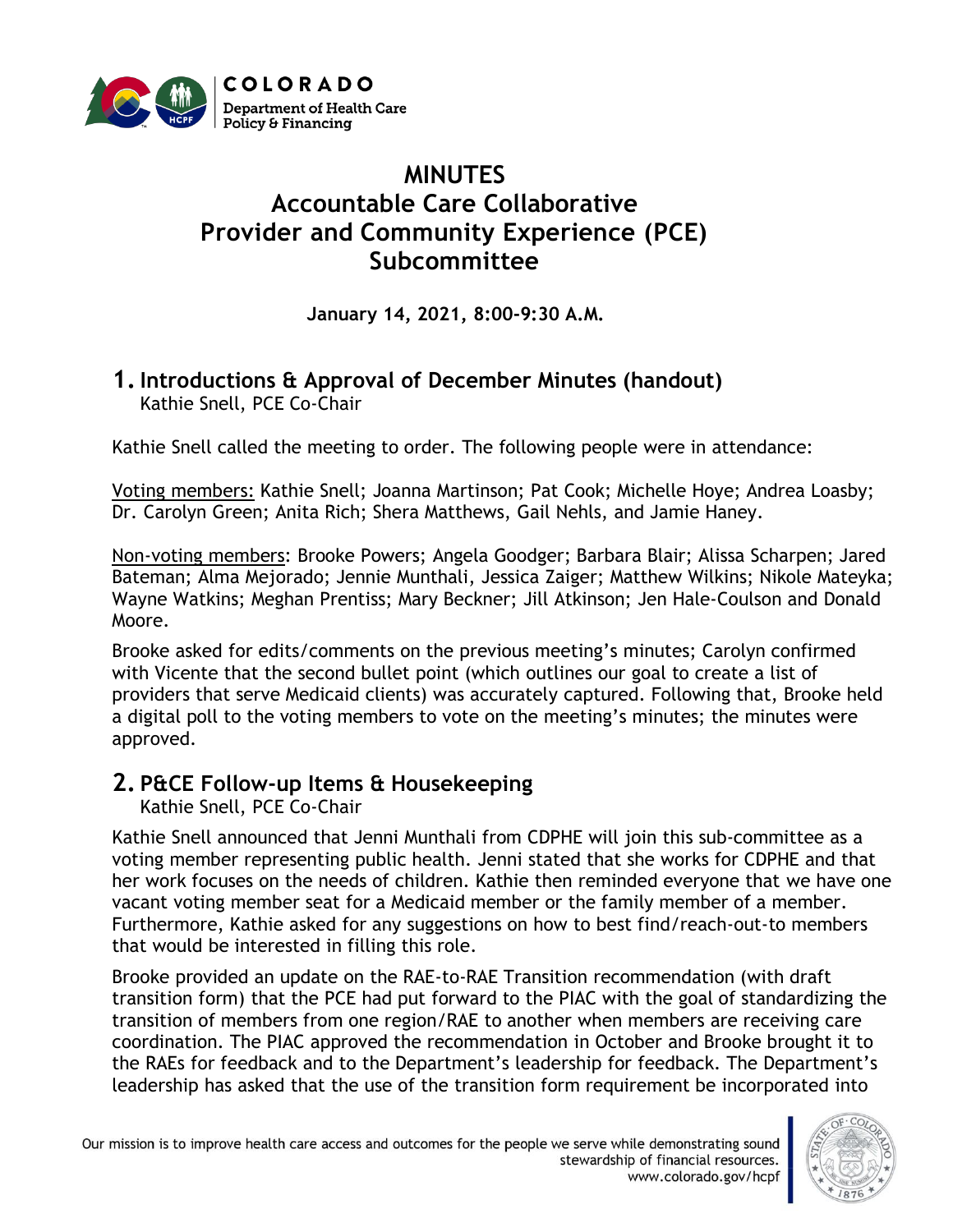the Department's [current Transition of Care Policy;](https://www.colorado.gov/pacific/sites/default/files/ACC%20Phase%20II%20Transition%20of%20Care%20Policy%20February%202020.pdf) (Brooke displayed the existing policy). Anita asked if the Department's existing policies are available to external stakeholders. Brooke stated that the RAEs have access to this information on the Department's RAE SharePoint site but added that she is unsure if the policy has been posted publicly.

### **3. [State ACC PIAC](https://www.colorado.gov/pacific/hcpf/accountable-care-collaborative-program-improvement-advisory-committee) Update**

Dede de Percin, State ACC PIAC member

Dede stated that, for those interested in data related to Medicaid programming, the Department provides a monthly data spreadsheet during the PIAC meeting; this spreadsheet is also available on the Department's public website. The January and February PIAC meetings will be closed to the public (only for Voting Members) so that they can complete their end of year review and plan for this calendar year. Additionally, the meeting included a discussion of the BHIS sub-committee's criminal justice work and reviewed the State Behavioral Health Task Force Blueprint. Lastly, the meeting reviewed the State's plan for the COVID-19 vaccine distribution.

#### **4. Workgroup Updates & Discussion**

Joanna Martinson, PCE Co-Chair

- **Access to Specialty Care** Workgroup Vicente Cardona & Lila Cumming, Co-Chairs Vicente stated that, due to the holiday season, the workgroup did not hold two meetings. He added that they have a goal of reaching out to specialty providers.
- **Care Coordination Workgroup** Jen Hale-Coulson, Chair Jen stated that they sent out an invitation for a revamping of this workgroup. She added that the meetings will be held the second Monday of the month from 2:00 pm to 3:30 pm (with the first meeting on February  $8<sup>th</sup>$ ).

#### **5. Review/Debrief of P&CE 2020 Work and Charter**

Brooke Powers, HCPF liaison to PCE

Brooke stated that the State PIAC would be holding their "retreat" (closed-door meeting) during the January and February months. Brooke added that they would spend time reviewing the Subcommittees' charters, areas of opportunity, etc. Brooke asked for our opinions on the existing charter, our charge (purpose) and objectives over the last year so that we can better understand what has and hasn't worked and what changes we would like to make, in the future. She added that she does not anticipate the PIAC making any significant changes to the PCE charge, but that she, along with PCE Co-Chairs, would like to bring our feedback to the PIAC. (Brooke then displayed and read the sub-committee's Charge).

Brooke then reviewed this subcommittees three objectives and asked for any feedback. Michelle stated that, for Objective #1, NEMT (Non-Emergent Medical Transport) is an issue for members needing psychiatric and/or SUD placement. She stated that emergency transportation often won't take members and NEMT's processes are lengthy; additionally, she asked for the best way to advocate for these issues. DeDe stated that there is a Transportation Council that is operating in various regions and that that may be a better place to discuss these issues. Michelle stated that this issue can often get lost between